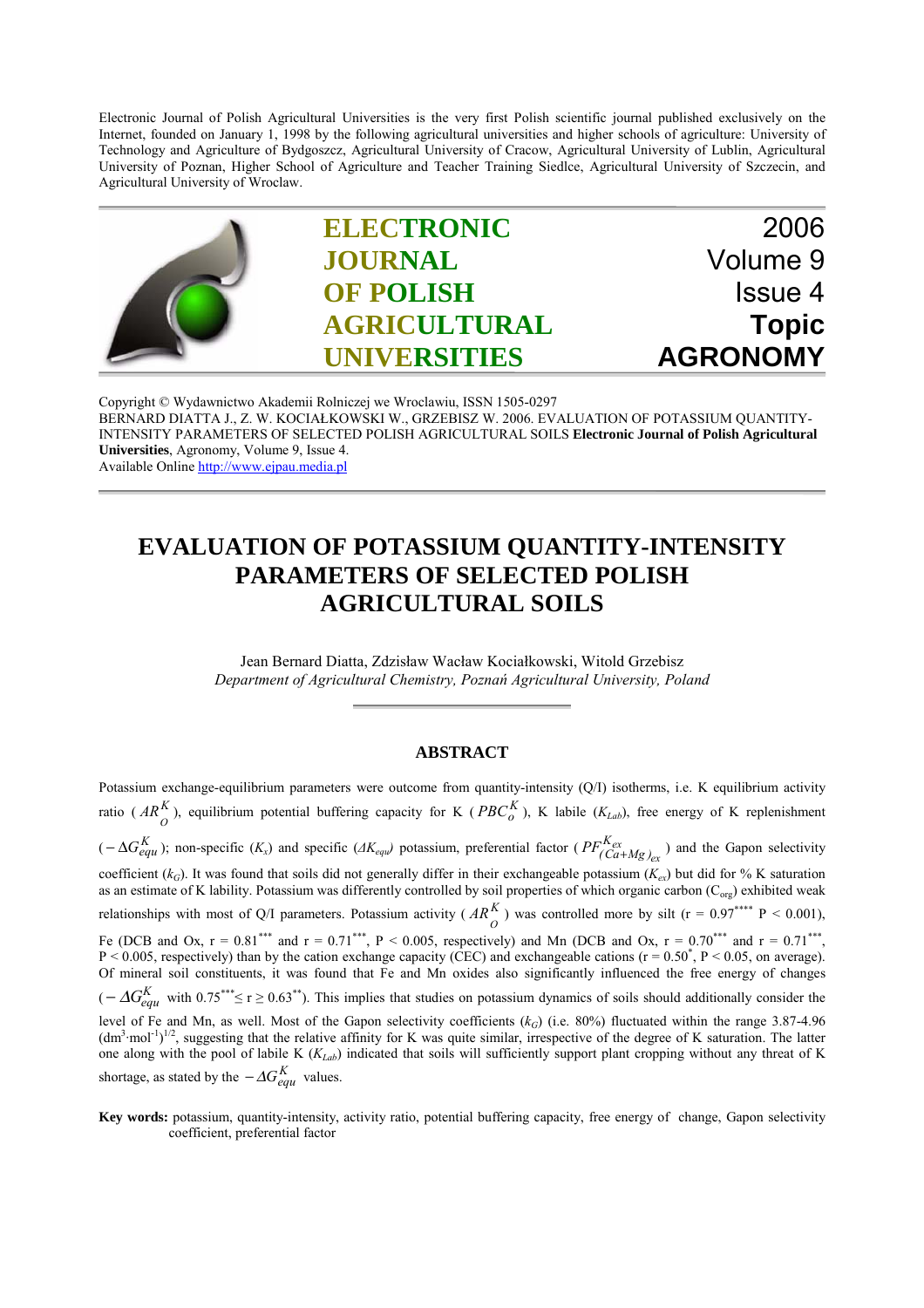### **INTRODUCTION**

The quantity-intensity (Q/I) concept has been widely promulgated in the scientific literature to investigate the potassium (K) of soils. In this approach immediate availability of K is related to intensity factor, reserveness of nonexchangeable K to the quantity factor and replenishment capacity to the buffering capacity [2,14,24,31,33,36].

The activity ratio  $AR_{equ}^{K} = \frac{A_{equ}}{\gamma} C a_{equ}$  $\frac{K}{equ} = \frac{\gamma K}{\gamma Ga}$  $AR_{equ}^{K} = \frac{\gamma K_{equ}}{\gamma}$  $=\frac{\gamma K_{equ}}{g G}$  in the equilibrium soil solution [23] or its logarithm [37] has been proposed as a measure of the difference between the chemical potentials of K and Ca, which are frequently the predominant cations in the soil solution of most agricultural soils. In any particular soil the activity ratio value is a simple function of the relative amounts of labile K and  $(Ca + Mg)$  present.

Various attempts have been made to characterize the relationship between intensity and capacity of soil K or soil K buffering characteristics [7,26]. It was reported that higher values of labile K indicated a greater K release into soil solution resulting from a larger pool of soil K. A higher potential buffering capacity for potassium ( $PBC_0^K$ ) value is indicative of a good K availability while a low  $PBC_0^K$  soil would suggest a need for fertilization. Potassium, calcium and magnesium equilibrium in the soil solution and solid phase may be described also by using the modified Gapon equation [11] as a graph of *ex ex ex*  $Ca_{ex} + Mg$ *K*  $+ Mg_{ex}$  (the ratio of exchangeable ions)

against *equ equ ex*  $Ca_{e\alpha\mu} + \gamma Mg$ *K*  $γ Ca<sub>equ</sub> + γ$ γ . However in most field soils  $K_{ex} \ll Ca_{ex} + Mg_{ex}$ . If so, small changes in  $K_{ex}$  may  $+ \gamma Mg_{eau}$ .

be accompanied by only insignificant changes in  $Ca_{ex} + Mg_{ex}$  and the isotherm may be represented as a graph of  $K_{ex}$ *versus equ equ ex*  $Ca_{e\alpha\mu} + \gamma Mg$ *K*  $γ Ca<sub>equ</sub> + γ$ γ . Therefore in this form, the isotherm directly relates the quantity factor to the  $+\gamma Mg_{eau}$ 

intensity factor of so

Some agricultural practices such as potassium fertilization and liming were found to induce changes in the magnitude of the potassium activity ratio at equilibrium ( $AR_{\rho}^{K}$ ), labile  $K_{Lab}$  and  $PBC_{equ}^{K}$  values [34,36]. If, however, a Q/I is to be of any value in indicating the amount of soil K available for uptake during the growing season, its form must be unaffected by the amount of K fixation or release that is likely to occur during one growing season. Fergus et al. [9] have reported that potassium uptake by growing plants generally affect the pool of readily available potassium forms and moreover these changes, if considerable, might be expected to alter the form of the Q/I of a soil.

In Poland one of the most profitable cash crops are sugar beets, which in turn are extremely sensitive to soil K fertility. In addition the deficit of precipitation in the Wielkopolska region (Western part of Poland) is an essential factor which restricts agricultural production and decreases yields of sugar beet by up to 30-40%. However, successful soil K fertility management may significantly decrease the limitation due to water shortages [13]. The last decade of intensive sugar beet cropping without proper replacement of nutrients offtake, especially of K led to a marked depletion of soil K resources, which in turn were observed to become yield-limiting factors in some areas of Poland [12]. According to Fotyma and Gosek [10], in most areas of the country (from 30% to more than 50%) sugar beets are grown on soils generally considered as insufficiently rich in potassium. On the other hand, the recorded yield of roots does not fully confirm the assumption that K seems to be the principal yield-limiting factor. Since plant growth is not directly limited by the amounts of exchangeable soil K, therefore it should be necessary to elucidate this phenomenon on the basis of equilibrium studies in order to test the immediate power of soils to supply K to plants. This approach needs the use of equilibrium  $(Q/I)$  concept which should be a good tool, whose application may provide sufficient data about K dynamics in Polish soils under sugar beet cropping. Such comprehensive studies are intended to outline some specific information which should clearly determine the capacity of soils for K supply and replenishment.

The aim of the present study was to evaluate potassium dynamics of selected Polish agricultural soils under sugar beet cropping, by applying the quantity-intensity (Q/I) concept. The specific purpose was to point out the potential capacity of these soils for K supplying to sugar beets.

## **MATERIAL AND METHODS**

### **Soil properties**

Ten soil samples under sugar beet cropping were collected at 0-20 cm depth from agricultural lands of the Wielkopolska Region (52°31'N, 17°16'E, Poland). Prior to basic analyses, soil samples were air-dried and crushed to pass through a 1 mm mesh sieve. Granulometric composition was determined according to Casagrande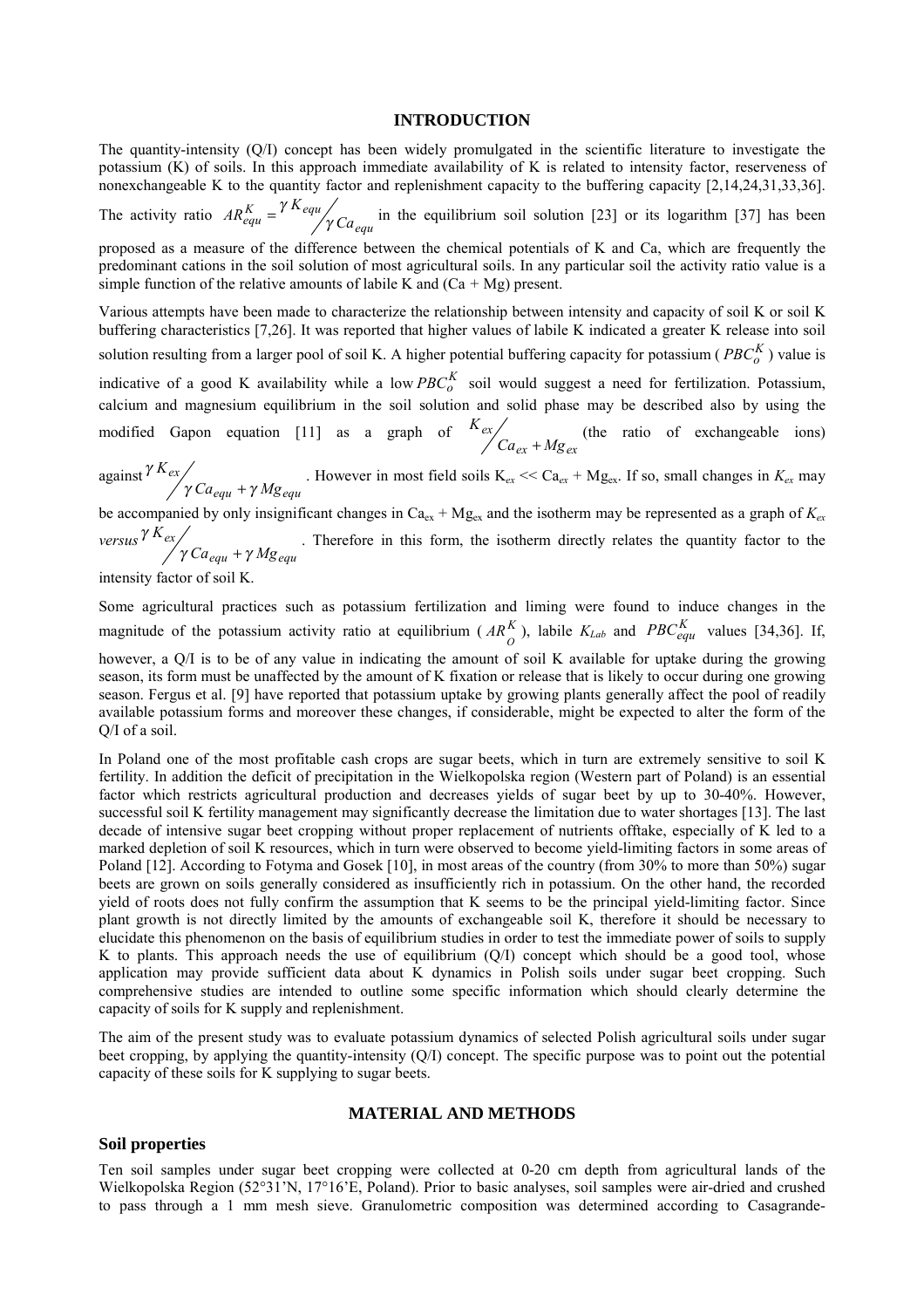Prószynski areometric method [19,22]. Organic carbon was determined by the dichromate wet oxidative method of Tiurin, in which organic matter of soil is oxidized with potassium dichromate in the presence of sulphuric acid. The unreacted potassium dichromate was back titrated with ferrous sulphate. Soil pH was potentiometrically measured in water and 1 M KCl extracts at soil to solution ratio of 1:2.5, according to the Polish Standard [28] and  $\Delta \text{pH}$  (= pH<sub>KCl</sub>)  $-pH_{H2O}$ ) was calculated as reported by Arnold [1]. The cation exchange capacity (CEC) of the soils was obtained by the summation of exchangeable  $Ca_{ex}$ ,  $K_{ex}$ ,  $Mg_{ex}$  and  $Na_{ex}$ , which were extracted by 0.10M BaCl<sub>2</sub> according to Hendershot and Duquette [15]. The 0.10 M BaCl<sub>2</sub> solution prepared from the reagent showed pH = 5.50. Iron (Fe) and manganese (Mn) were extracted by using both the citrate-bicarbonate-dithionite (DCB) and ammonium oxalate methods as reported by Mehra and Jackson [21] and McKeague and Day [20], respectively. The specific surface area (SSA) was estimated by the ethylene glycol monoethyl ether (EGME) method as suggested by Carter et al. [6] and the surface charge density (*SCD*) was calculated from the relationship  $\frac{CEC}{SSA}$  [29].

## **Quantity-Intensity (Q/I) graphical analysis**

The linear portion of the curve (Fig. 1) has been ascribed to non-specific sites for K [2], which is attributed to planar surfaces, while the curved portion has been attributed to specific sites with high K affinity [18]. The  $AR^K_O$  value is a measure of availability or intensity of labile K in soil, whereas the  $PBC_0^K$  expresses the ability of the soil to





maintain the intensity of K in the soil solution and is proportional to the cation exchange capacity.

 $PBC_{equ}^{K}$  – potential buffering capacity for potassium (gradient of the linear part of the Q/I, the part customarily described by the Gapon equation)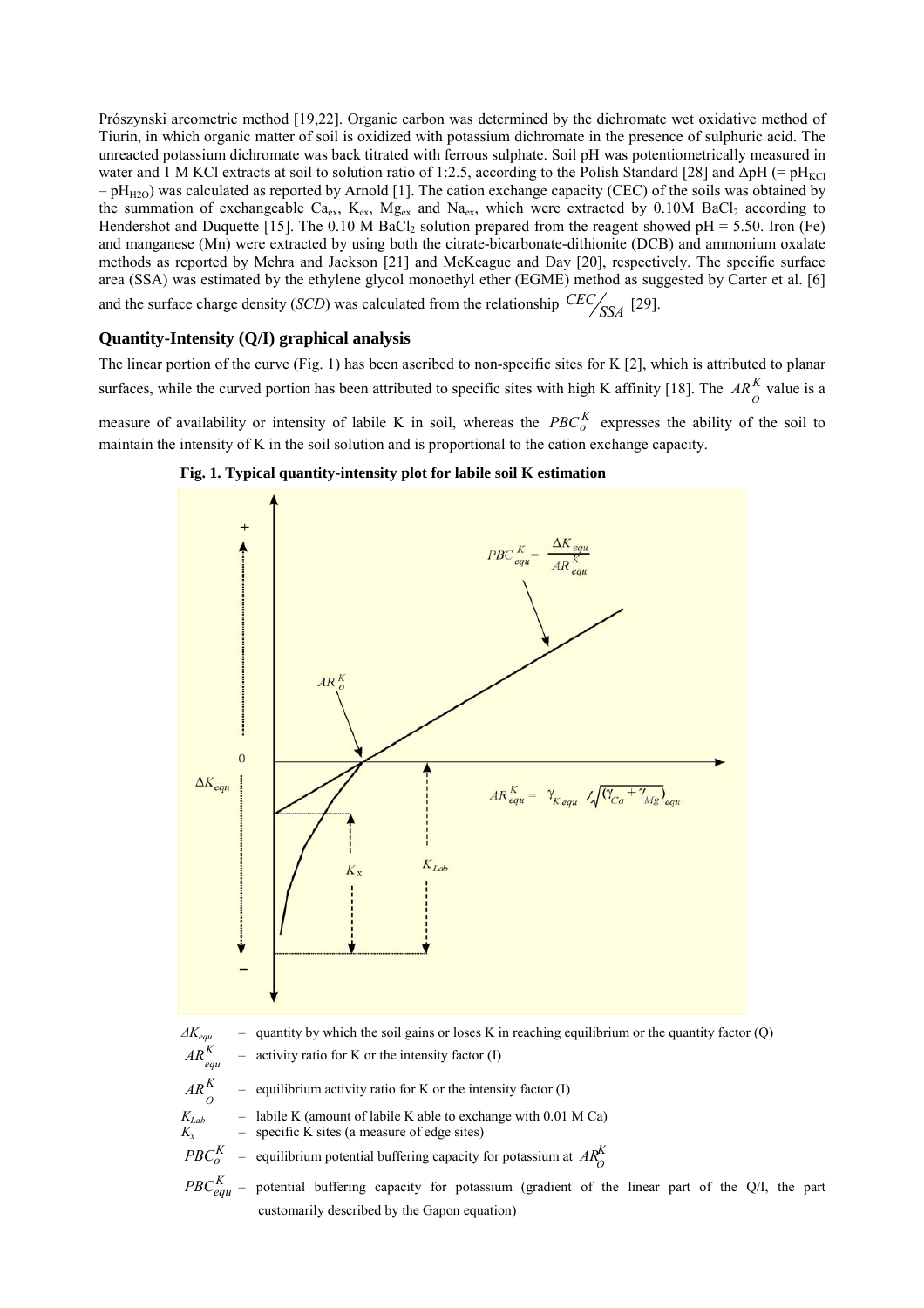#### **Batch analysis and model description**

Potassium quantity-intensity (Q/I) study was performed according to the procedure described by Beckett [2], Hamdan et al. [14] and Wang and Alva [35]. Soil samples were weighted in duplicate (2.0 g) into a series of 50 cm<sup>3</sup> polypropylene centrifuge test-tubes. The samples were added with 20 cm<sup>3</sup> of 0.01 mol of CaCl<sub>2</sub> in dm<sup>3</sup> and from 0 to 84 or 125 mg K·dm<sup>-3</sup> as potassium chloride (KCl). This form of K was used for equilibrium studies since it prevails in potassium fertilization in Poland. The test-tubes were stoppered, shaken in a rotative shaker for two hours at 20°C after which they were equilibrated for 24 hours. The supernatants were filtered and analysed for Ca, Mg and K by flame atomic absorption spectrometry (FAAS), (Varian Spectra 250 plus).

The potassium quantity factor (*∆Kequ*) was obtained by computing the differences in K concentration between the initial and equilibrium solutions. The intensity factor ( $AR_0^K$ ) was calculated from the relationship of  $AK_{equ}$  *versus* 

 $AR_{equ}^{K} = \gamma K_{equ} / \sqrt{(\gamma Ca + \gamma Mg)_{equ}}$ , where  $\gamma$  represents the activity coefficient. All concentrations were expressed in mol $dm^{-3}$  in the equilibrium solution.

Intercept of the Q/I curve on the  $AR_{equ}^{K}$  axis, where K = 0, gave the soil K activity ratio at equilibrium ( $AR_{0}^{K}$ ). Specific K  $(K_x)$  value was obtained by the extrapolation of the linear part of the Q/I curve to the ordinate and additionally from the difference  $K_{Lab} - \Delta K_{equ}$ . The equilibrium potential buffering capacity for potassium ( $PBC_0^K$ ) was calculated as the slope of the linear section of the Q/I curve. The free energy of the K replenishment ( $-\Delta G_{e\alpha\mu}^{K}$ ) was computed from the following equation as reported by Beckett [3]:

$$
-\Delta G_{equ}^{K} = 2.303 \ R \ T \log \ AR_{O}^{K} \tag{1}
$$

where *R* and *T* are gas constant and absolute temperature, respectively.

Exchangeable potassium  $(K_{ex})$ , calcium  $(Ca_{ex})$  and magnesium  $(Mg_{ex})$  in the soil solid phase are considered to settle a dynamic equilibrium state with the concentration of the same cations in the soil solution. This state was outlined by Gapon [11], who suggested an equilibrium coefficient  $k_G$  relating  $K_{ex}$ , Ca<sub>ex</sub> and Mg<sub>ex</sub> with their solution concentrations, in terms of activity. Therefore the comparison of soils on the basis of the Gapon selectivity coefficient  $(k_G)$  should provide good comprehensive and indicative information of potassium replenishment capacity of the soils. The  $k_G$  as reported by [4] and Feigenbaum et al. [8] may be rearranged and calculated as follows:

$$
K_{ex}/(Ca+Mg)_{ex} = k_G \cdot \frac{\gamma K_{equ}}{\sqrt{(\gamma Ca + \gamma Mg)}}_{equ}
$$
 (2)

By rearranging this equation to the quantity-intensity form, the following is obtained:

$$
k_G = \frac{K_{ex}}{(Ca + Mg)_{ex}} \cdot \sqrt{\left(\gamma Ca + \gamma Mg\right)_{equ}} \sqrt{\gamma K_{equ}}
$$
 (3)

Assuming  $Ca_{ex} + Mg_{ex} \approx CEC$  on exchange material, therefore the ratio  $K_{ex} / (Ca + Mg)_{ex}$  should describe the relative specificity of non-Coulombic forces on colloid surfaces for K and is intended to express the preference factor *ex ex*  $PF^{K_{ex}}_{(Ca+Mg)_{ex}}$ . For the soils studied, higher values should be indicative of increased preference for K over Ca and Mg, whereas lower values of the opposite process.

Potassium equilibrium parameters were computed with Ion Exchange-Equilibrium Softwares [16] and Excel sheet facilities. Statistical analyses were performed by the application of statistical software packages [17].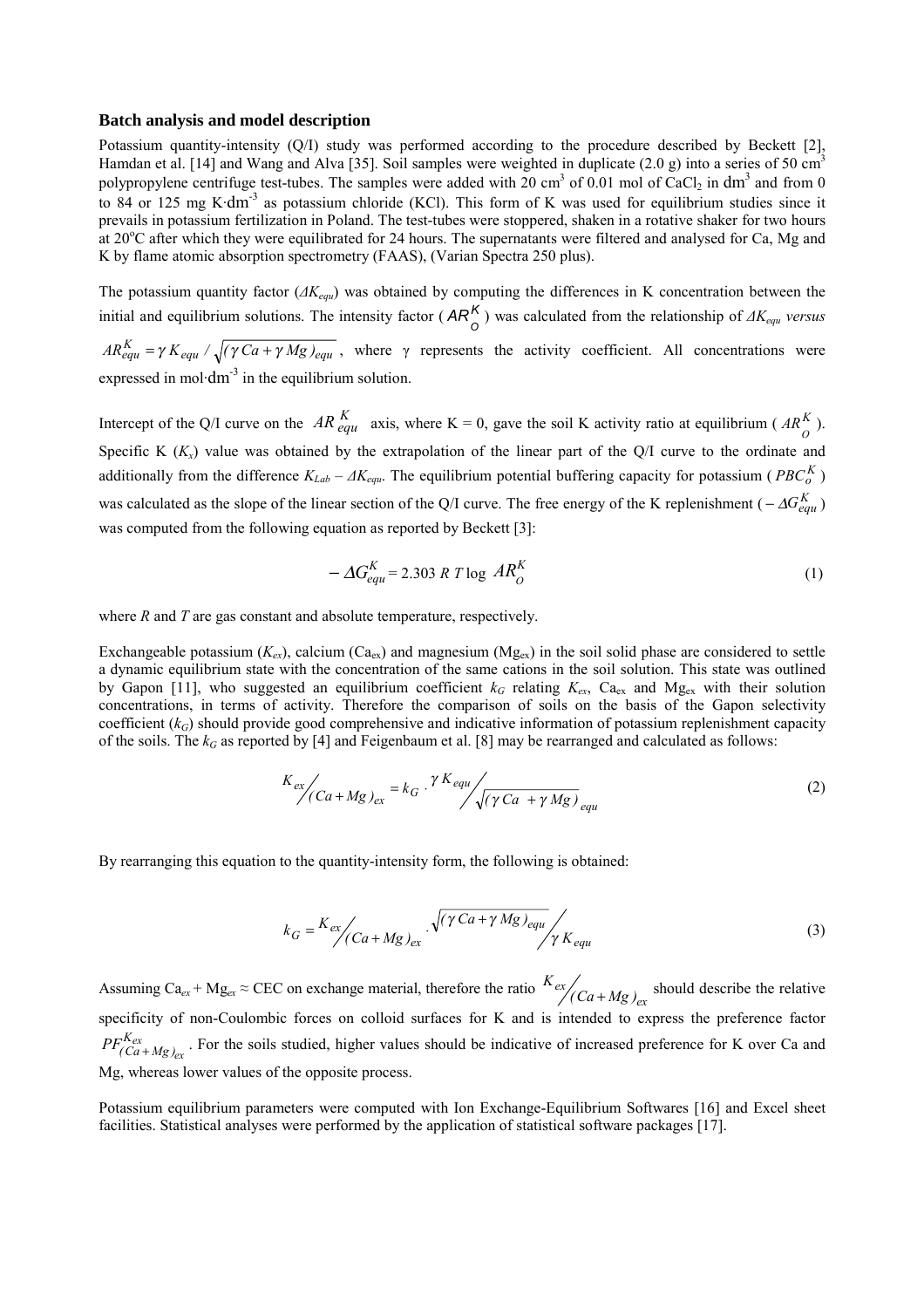## **RESULTS AND DISCUSSION**

## **Soil properties**

The physical and chemical properties, as listed in Tables 1a and 1b, show that soils used for this study differed notably. For simplification, soils were given proper numbers (i.e. from 1 to 10) which will be used as soil references throughout the paper. Soil particles, especially silt and clay and organic carbon, varied significantly, with coefficients of variation (CV) of 59 and 60% and 51%, respectively. The soil pH in water (pH $_{H2O}$ ) was mostly neutral to slightly alkaline and the difference  $pH_{KCl} - pH_{H2O}$  was negative for all soils, suggesting the predominance of negative charges. Soils were characterized by cation exchange capacity (CEC) values of which most were in the range from 13.37 to 21.41 cmol(+)·kg<sup>-1</sup>, except for soils no 3 and no 9 with respective CEC equaling to 32.97 and 94.60 cmol(+)·kg-1, as a basis of significant variability *ca* 93%. The occurrence of carbonates, typically encountered for calcareous soils, in the case of soils no 3 and no 9 should be considered as an "artifact" originating from the application of liming materials for controlling acidity of these soils. The exchangeable potassium  $(K_{ex})$  content fluctuated from 1.14 to 1.74 cmol(+)·kg<sup>-1</sup> soil, except for soil no. 9 characterized by  $K_{ex} = 5.49$  cmol(+)·kg<sup>-1</sup>. Since soils did not greatly differ in their exchangeable potassium, it could be assumed that potassium exchangeability and lability as well as other K equilibrium characteristics to be indirectly dependent on the negative charge status (∆pH) of soil mineral constituents than the organic matter content. This was confirmed by the correlation coefficients established for the pairs  $\Delta pH$  *vs*: silt (r = -0.57<sup>\*\*</sup>); clay (r = -0.49<sup>\*</sup>); Fe<sub>DCB</sub> (r = -0.62<sup>\*\*</sup>); Fe<sub>Ox</sub> (r = -0.55<sup>\*</sup>);  $Mn_{DCB}$  (r = -0.62\*\*);  $Mn_{Ox}$  (r = -0.72\*\*\*). As it could be observed, Fe and Mn oxides promoted more the distribution of most of the negative charges of the soils studied. This finding in K dynamics was not expected and calls for more investigations of geochemical changes of potassium in agricultural soils. Some studies [25,31] have focused on the role of silt and clay content being responsible for retention of K on the exchange surface. The percent K saturation (%K) has been considered as the estimate of mobility parameters. The values of percent K saturation varied from 4.79 to 10.14, which is indicative of a good potassium status of these soils.

## **Potassium Quantity-Intensity (Q/I) Parameters**

Soils reported in Fig. 2 were selected on the basis of the percent of K saturation (Table 1a)**,** which in increasing order was as follows:  $4.79\%$  (no. 3)  $> 5.79\%$  (no. 10)  $> 5.81$  (no. 9)  $> 6.98\%$  (no. 5)  $> 8.88\%$  (no. 7)  $> 10.14\%$ (no. 1). The first three soils exhibited steeper Q/I isotherm shapes, indicative of higher buffering capacity for potassium, as compared to the remaining soils, i.e. no. 1, no. 5 and no. 7. These Q/I relations are characteristic and confirmed that generally reported in the literature for agricultural soils and other soils constituents [14]. The Q/I derived-parameters are reported in Table 2 and additional relationships are depicted in Figs. 3, 4, 5. In each soil so far studied there is a linear or even curvilinear upper part and curved lower part. This indicates how *AR*  $\frac{K}{O}$  in the soil solution depends on the exchangeable K content of soils. In field soils nearly all the labile K is exchangeable and available, basically, so Figure 2 is a very close approximation to the relation between the amount of labile K in a field soil (the quantity factor) and  $AR_{equ}^{K}$  (the intensity factor). The higher the potassium activity in the soil solution, the relatively lower the soil buffering capacity and inversely.

| Soil no.       | Granulometric<br>composition<br>% |      | pH   |                   |                   | <b>CEC</b><br>$cmol(+)$ · $kg^{-1}$ | Exchangeable cations<br>cmol $(+)$ ·kg <sup>-1</sup> |           |                  |          |           |         |
|----------------|-----------------------------------|------|------|-------------------|-------------------|-------------------------------------|------------------------------------------------------|-----------|------------------|----------|-----------|---------|
|                | Sand                              | Silt | Clay | pH <sub>H2O</sub> | pH <sub>KCI</sub> | $\Delta$ pH $^{\rm a}$              |                                                      | $Ca_{ex}$ | Mg <sub>ex</sub> | $K_{ex}$ | $Na_{ex}$ | % $K^b$ |
| 1              | 74                                | 20   | 6    | 6.98              | 6.74              | $-0.24$                             | 14.95                                                | 11.39     | 0.66             | 1.52     | 1.39      | 10.14   |
| $\overline{2}$ | 66                                | 17   | 17   | 7.03              | 6.05              | $-0.98$                             | 21.42                                                | 17.14     | 1.38             | 1.48     | 1.41      | 6.91    |
| 3              | 78                                | 16   | 6    | 7.94              | 7.48              | $-0.46$                             | 32.97                                                | 28.37     | 1.60             | 1.58     | 1.42      | 4.79    |
| 4              | 66                                | 21   | 7    | 7.09              | 6.31              | $-0.78$                             | 13.76                                                | 10.85     | 0.39             | 1.33     | 1.19      | 9.69    |
| 5              | 75                                | 17   | 8    | 7.30              | 6.59              | $-0.71$                             | 19.11                                                | 15.59     | 0.88             | 1.33     | 1.30      | 6.98    |
| 6              | 78                                | 19   | 3    | 6.90              | 6.06              | $-0.84$                             | 13.37                                                | 10.54     | 0.40             | 1.21     | 1.23      | 9.03    |
| 7              | 70                                | 20   | 10   | 7.14              | 6.54              | $-0.60$                             | 19.54                                                | 15.86     | 0.58             | 1.74     | 1.36      | 8.88    |
| 8              | 77                                | 17   | 6    | 7.57              | 7.23              | $-0.34$                             | 15.03                                                | 12.22     | 0.34             | 1.30     | 1.18      | 8.63    |
| 9              | 25                                | 54   | 21   | 8.06              | 7.15              | $-0.91$                             | 94.60                                                | 73.68     | 11.26            | 5.49     | 4.17      | 5.81    |
| 10             | 38                                | 53   | 9    | 5.99              | 4.90              | $-1.09$                             | 19.76                                                | 16.21     | 1.10             | 1.14     | 1.31      | 5.79    |

 **Table 1a. Selected physical and chemical properties of investigated soils**

<sup>a</sup> according to Arnold [1], <sup>b</sup> (K saturation): %  $K = \frac{K_{ex}}{CEC} \cdot 100$ %  $K = \frac{K_{ex}}{g} \cdot 100$ , where: *CEC* – Cation exchange capacity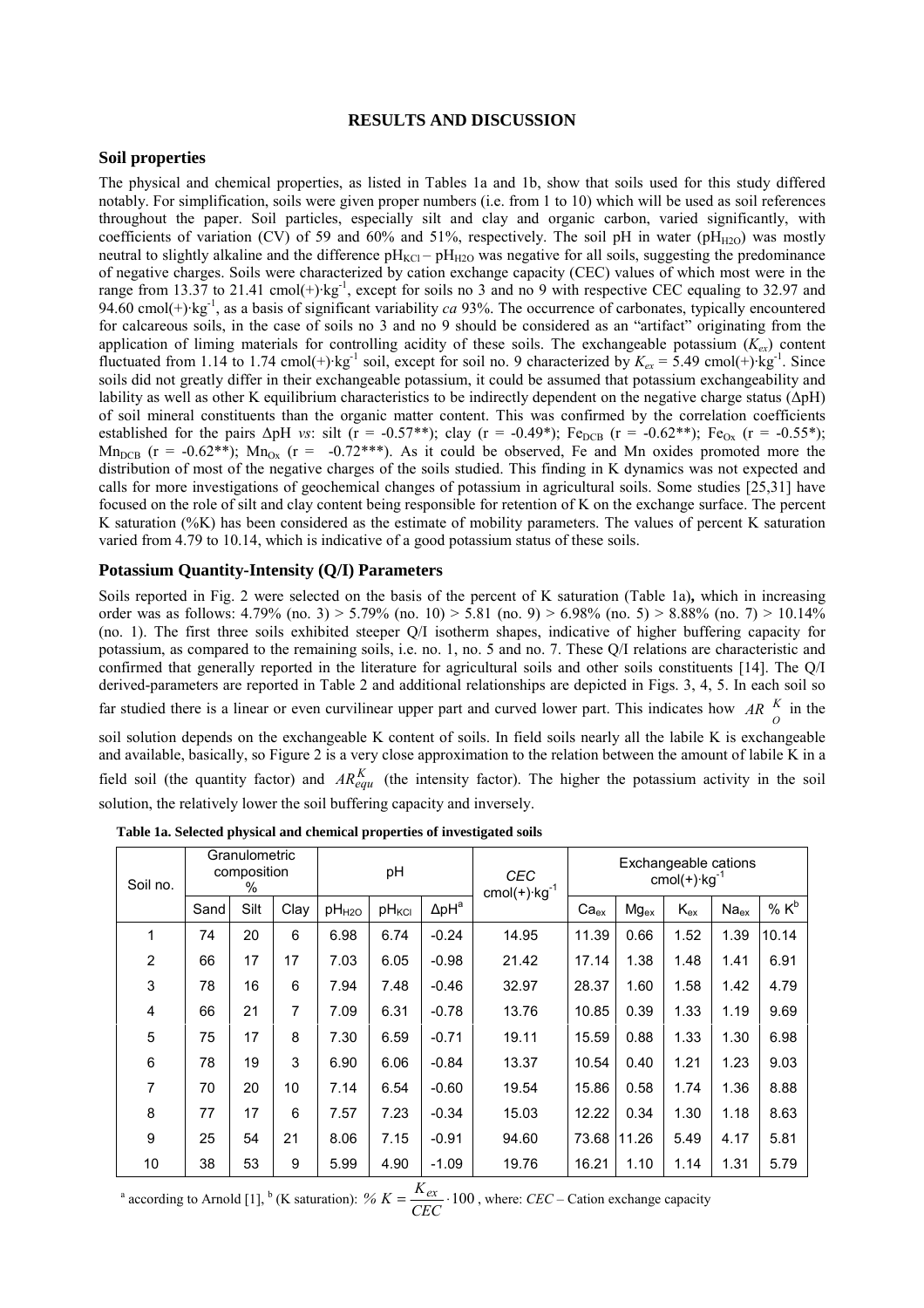| Soil no.       | Organic<br>carbon | Carbonate         | Surface area            | SCD <sup>b</sup>                                   | $mg \cdot kg^{-1}$ | Fe   | Mn<br>$mg \cdot kg^{-1}$ |     |
|----------------|-------------------|-------------------|-------------------------|----------------------------------------------------|--------------------|------|--------------------------|-----|
|                | $C_{org}$ , %     | $\%$              | SSA, $m^2 \cdot g^{-1}$ | x 10 <sup>-3</sup> mmol(+) $\cdot$ m <sup>-2</sup> | <b>DCB</b>         | Ox   | <b>DCB</b>               | Ox  |
| 1              | 0.60              | $\alpha$          | 9.90                    | 15.10                                              | 2681               | 606  | 331                      | 31  |
| 2              | 0.53              |                   | 64.72                   | 3.31                                               | 2960               | 1492 | 460                      | 72  |
| 3              | 1.04              | 2.0               | 103.36                  | 3.19                                               | 1566               | 1332 | 210                      | 54  |
| 4              | 0.35              |                   | 11.26                   | 12.22                                              | 2608               | 788  | 207                      | 62  |
| 5              | 0.77              |                   | 38.44                   | 4.97                                               | 1507               | 757  | 247                      | 55  |
| 6              | 0.30              |                   | 7.66                    | 17.45                                              | 1596               | 588  | 300                      | 59  |
| $\overline{7}$ | 0.77              |                   | 16.59                   | 11.78                                              | 1846               | 854  | 152                      | 31  |
| 8              | 0.15              |                   | 6.53                    | 23.02                                              | 1232               | 553  | 152                      | 33  |
| 9              | 0.27              | 4.8               | 142.82                  | 6.62                                               | 3680               | 3228 | 653                      | 139 |
| 10             | 0.65              | $\alpha$ $\alpha$ | 32.72                   | 6.04                                               | 4239               | 1893 | 480                      | 94  |

 **Table 1b. Selected physical and chemical properties of the soils investigated**

a traces, <sup>b</sup>  $SCD = \frac{CEC}{SSA}$  where, *SCD* – Surface charge density, mmol(+)·m<sup>-2</sup>, *CEC* – Cation exchange capacity,  $cmol(+)$ ·kg<sup>-1</sup>

 **Fig. 2. Quantity-Intensity (Q/I) isotherms established for selected soils**

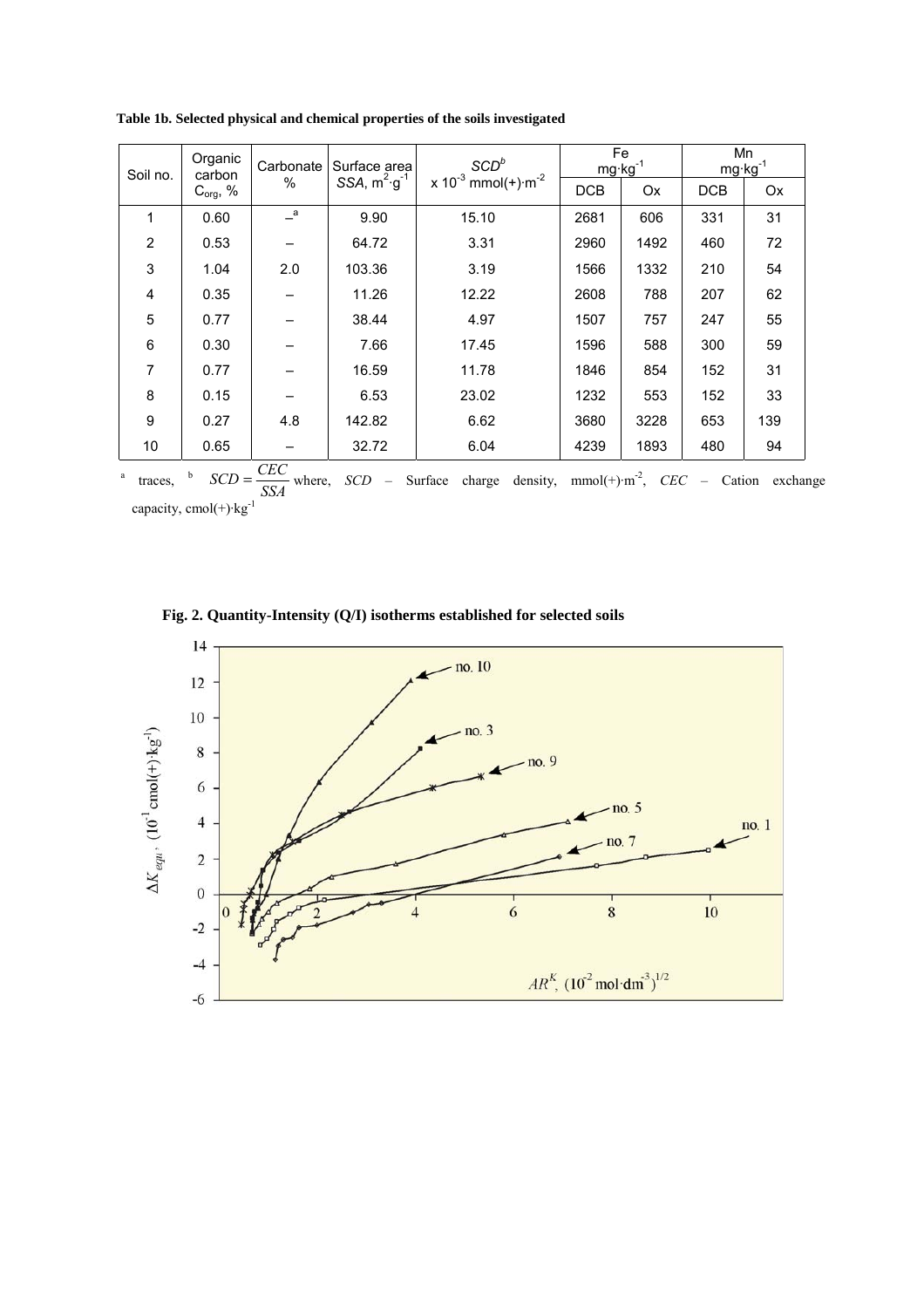**Table 2. Quantity-intensity (Q/I) parameters of the soils investigated**

| Soil no.       | $AR^{K}$<br>$\Omega$<br>$(mol·dm-3)1/2$ | $-K_{Lab}$                   | $\Delta K_{e\alpha\mu}$ | $-K_x$ | $PBC_{O}^{K}$                                                               |                                              | $k_G$<br>(dm <sup>3</sup> ·mol <sup>-1</sup> ) <sup>1/2</sup> | Preferential<br>Factor       |
|----------------|-----------------------------------------|------------------------------|-------------------------|--------|-----------------------------------------------------------------------------|----------------------------------------------|---------------------------------------------------------------|------------------------------|
|                |                                         | cmol $(+)$ ·kg <sup>-1</sup> |                         |        | cmol(+) $\cdot$ kg <sup>-1</sup><br>(mol·dm <sup>-3</sup> ) <sup>-1/2</sup> | $-\Delta G_{equ}^{K}$ kcal·mol <sup>-1</sup> |                                                               | $PF^{K_{ex}}_{(Ca+Mg)_{ex}}$ |
| $\mathbf 1$    | 0.0221                                  | 0.417                        | 0.140                   | 0.277  | 18.87                                                                       | $-2.21$                                      | 4.03                                                          | 0.126                        |
| $\overline{2}$ | 0.0110                                  | 1.110                        | 0.076                   | 1.034  | 100.83                                                                      | $-2.61$                                      | 4.96                                                          | 0.080                        |
| 3              | 0.0082                                  | 1.100                        | 0.100                   | 1.000  | 134.62                                                                      | $-2.80$                                      | 6.51                                                          | 0.053                        |
| 4              | 0.0149                                  | 0.503                        | 0.155                   | 0.348  | 33.71                                                                       | $-2.44$                                      | 3.92                                                          | 0.119                        |
| 5              | 0.0130                                  | 0.444                        | 0.090                   | 0.354  | 34.07                                                                       | $-2.52$                                      | 4.71                                                          | 0.081                        |
| 6              | 0.0182                                  | 0.295                        | 0.060                   | 0.235  | 16.15                                                                       | $-2.32$                                      | 3.87                                                          | 0.110                        |
| 7              | 0.0218                                  | 0.710                        | 0.310                   | 0.400  | 32.63                                                                       | $-2.22$                                      | 4.74                                                          | 0.106                        |
| 8              | 0.0189                                  | 0.426                        | 0.055                   | 0.371  | 22.51                                                                       | $-2.30$                                      | 4.16                                                          | 0.103                        |
| 9              | 0.0694                                  | 0.345                        | 0.004                   | 0.341  | 49.66                                                                       | $-1.55$                                      | 11.57                                                         | 0.065                        |
| 10             | 0.0917                                  | 0.597                        | 0.350                   | 0.247  | 65.11                                                                       | $-1.38$                                      | 4.81                                                          | 0.066                        |

 **Fig. 3.** Relationships of exchangeable potassium  $(K_{ex})$  *versus* equilibrium potential buffering capacity (  $PBC_0^K$  ) and  **surface charge density (***SCD***)**

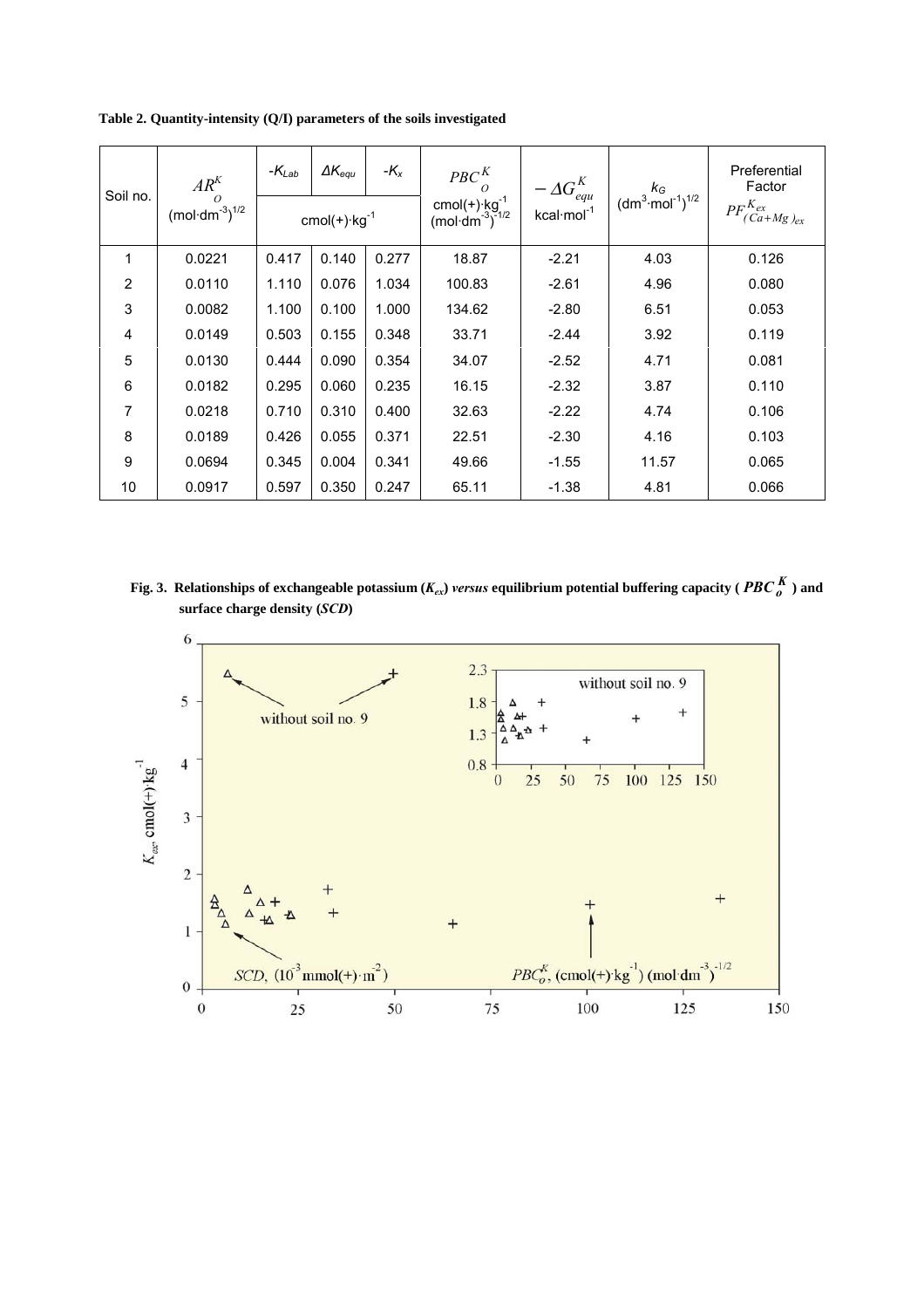**Fig. 4. Relationships of exchangeable potassium (** $K_{ex}$ **)** *versus* **free energy of potassium replenishment (** $-\Delta G_{eau}^K$ **) at equilibrium**



**Fig. 5. Relationships of the Gapon selectivity coefficient** ( $k_G$ ) *versus* potassium activity ratio ( $AR_o^K$ ) at equilibrium



## **Potassium Quantity-Intensity (Q/I) Parameters**

Soils reported in Fig. 2 were selected on the basis of the percent of K saturation (Table 1a)**,** which in increasing order was as follows: 4.79% (no. 3) > 5.79% (no. 10) > 5.81 (no. 9) > 6.98% (no. 5) > 8.88% (no. 7) > 10.14%

(no. 1). The first three soils exhibited steeper Q/I isotherm shapes, indicative of higher buffering capacity for potassium, as compared to the remaining soils, i.e. no. 1, no. 5 and no. 7. These Q/I relations are characteristic and confirmed that generally reported in the literature for agricultural soils and other soils constituents [14]. The Q/I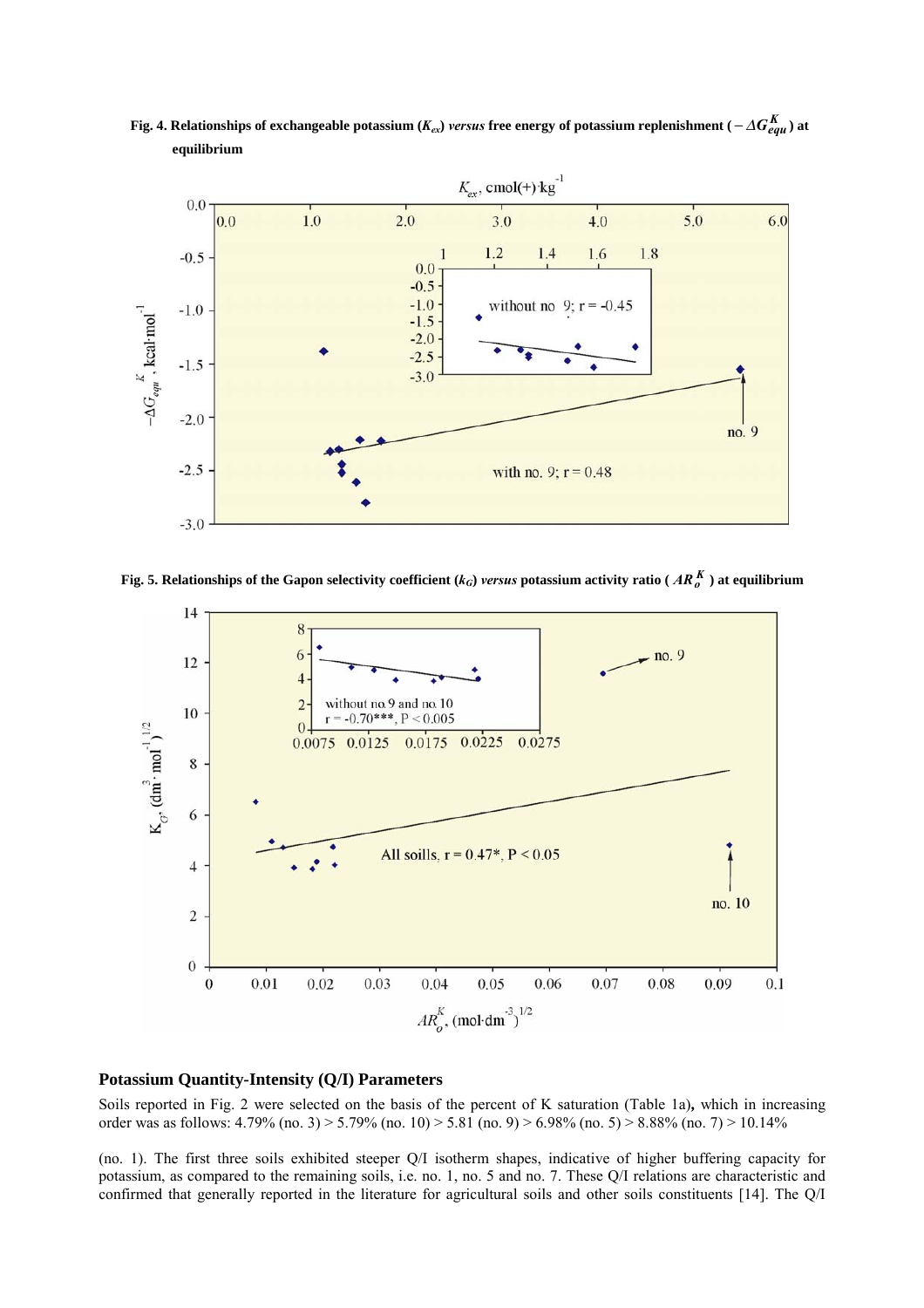derived-parameters are reported in Table 2 and additional relationships are depicted in Figs. 3, 4, 5. In each soil so far studied there is a linear or even curvilinear upper part and curved lower part. This indicates how *AR*  $\frac{K}{O}$  in the soil solution depends on the exchangeable K content of soils. In field soils nearly all the labile K is exchangeable and available, basically, so Figure 2 is a very close approximation to the relation between the amount of labile K in a field soil (the quantity factor) and  $AR_{equ}^{K}$  (the intensity factor). The higher the potassium activity in the soil solution, the relatively lower the soil buffering capacity and inversely.

## **1. Labile Potassium**  $(K_{Lab})$

This form of potassium (Table 2) represents the amounts of K which is readily available (water soluble) and is capable of ion exchange during period of equilibration between soil colloids and soil solution. Soils differed significantly in the amount of  $K_{Lab}$  which varied between 0.295 and 1.110 cmol(+)·kg<sup>-1</sup>. The  $K_{Lab}$  values reported by Hamdan [14] and Wang et al. [36] were comprised in the ranges 0.2098-0.3642 and 0.10-0.23 cmol(+)·kg<sup>-1</sup>. This implies that soils currently investigated are characterized by high capacity for K supplying to plants, however this feature was not exhibited by the sole level of *Kex* values, which fluctuated in the same range for quite all soils. The  $K_{Lab}$  values were lower than the exchangeable K ( $K_{ex}$ ) indicating thereby that potassium of these soils should be released basically *via* exchange than solubility or diffusion processes. The labile potassium pool  $(K_{Lab})$  represented 6.3 to 75.0% of exchangeable potassium (*Kex*). Lower percentage share (70% of soils) should be indicative of strengthened K attraction by soil colloids, whereas higher share (30% of soils) – of the opposite case. Such soil reaction with K was unexpected, since soils were characterized by relatively high potassium saturation. This implies that most soil retention sites were predominantly occupied and any additional K (from fertilization practices) input in these soils could result in a significant partition of K to the soil solution, i.e. a strengthened K availability for growing plants.

## **2. Specific** ( $K_x$ ) and Non-Specific ( $\Delta K_{\text{e}q}$ ) Potassium

The quantity of potassium held on specific sites was obtained by extrapolation of quantity-intensity (Q/I) curves to the ordinates. The  $K_x$  values fluctuated widely from 0.235 to 1.034 cmol(+)·kg<sup>-1</sup> (Table 2). This indicates that soils were characterized by differentiated selective exchange surface for potassium, as earlier shown for the level of the *K<sub>Lab</sub>* values. Specific potassium constituted from 56.3 up to 98.8% of the labile pool of potassium, and confirms the assumption that K dynamics of these soils is rather a matter of exchange reactions, governed by the distribution of negative charges (∆pH). A similar approach was reported by Poonia and Niederbudde [29] who stated that Kpreference for soil colloids over Ca could be a resultant of an increase/decrease in surface charge density (*SCD*) and low/high K-specific adsorption sites. Potassium retained on non-specific sites (*∆Kequ*) varied from 0.004 to 0.155 cmol(+)·kg<sup>-1</sup> constituting 1.2 to 58.6% of labile pool ( $K_{Lab}$ ) of potassium. More potassium was non-specifically retained by soils no. 1, no. 4, no. 7, and no. 10, properly 33.6, 30.8, 43.7 and 58.6% of  $K_{Lab}$ . If the amounts of K retained by non-specific sites are considered to be the immediately available K pool [7,9] for plant uptake, therefore any changes in the amount of  $K_{ex}$  should induce significant changes in the non-specific K pool. This is unlikely to occur since these soils are significantly low in organic matter content on the one hand and the pool of specific charges is developed enough, on the other hand.

# **3. Equilibrium Potassium Activity Ratio** ( $AR_{\theta}^{K}$ )

The overall values of  $AR_{\odot}^{K}$  listed in Table 2 ranged from 0.0082 to 0.0917 (mol·dm<sup>-3</sup>)<sup>1/2</sup>, of which the highest ones represented soils no. 9 and no. 10, characterized by the lowest percent K saturation and the highest silt content. According to Schneider [32], the release of K increases and the fixation of K decreases when Ca concentrations in the surrounding solution increase. In the present study, potassium dynamics in soil solution should be related both to  $Ca<sub>ex</sub>$  and  $Mg<sub>ex</sub>$ , which directly influenced the overall potassium activity ratios of the soils. The significantly high share of both Ca<sub>ex</sub> and Mg<sub>ex</sub> (more than 88% of the CEC) was probably responsible for the relatively low  $AR_0^K$ values obtained in this study. This implies that apparently low concentration of K (except for soils no. 9 and no. 10 characterized by notably higher values of  $AR_{\hat{O}}^{K}$ ) would be available in the solution at equilibrium. This seems to be not convincing due to the relatively high level of the K labile pool  $(K_{Lab})$  as well as the degree of K saturation. Equilibrium activity ratio values obtained by Wang et al. [36] from soils low in exchangeable potassium ranged from 0.001 to 0.010 (mol·dm<sup>-3</sup>)<sup>1/2</sup> and were decidedly lower than those reported for the current soils. Therefore in soil characterized by low exchangeable K pool there should be expected a direct influence of the latter one on the magnitude of  $AR_0^K$  values. This was recently confirmed by Fergus et al. [9] who reported that the intensity of soil

potassium was reduced in soils by the exhaustive cropping and the calculated mean  $AR_0^K$  values amounted to 0.00047 (mol· $dm^{-3}$ )<sup>1/2</sup>, under conditions of marked K depletion.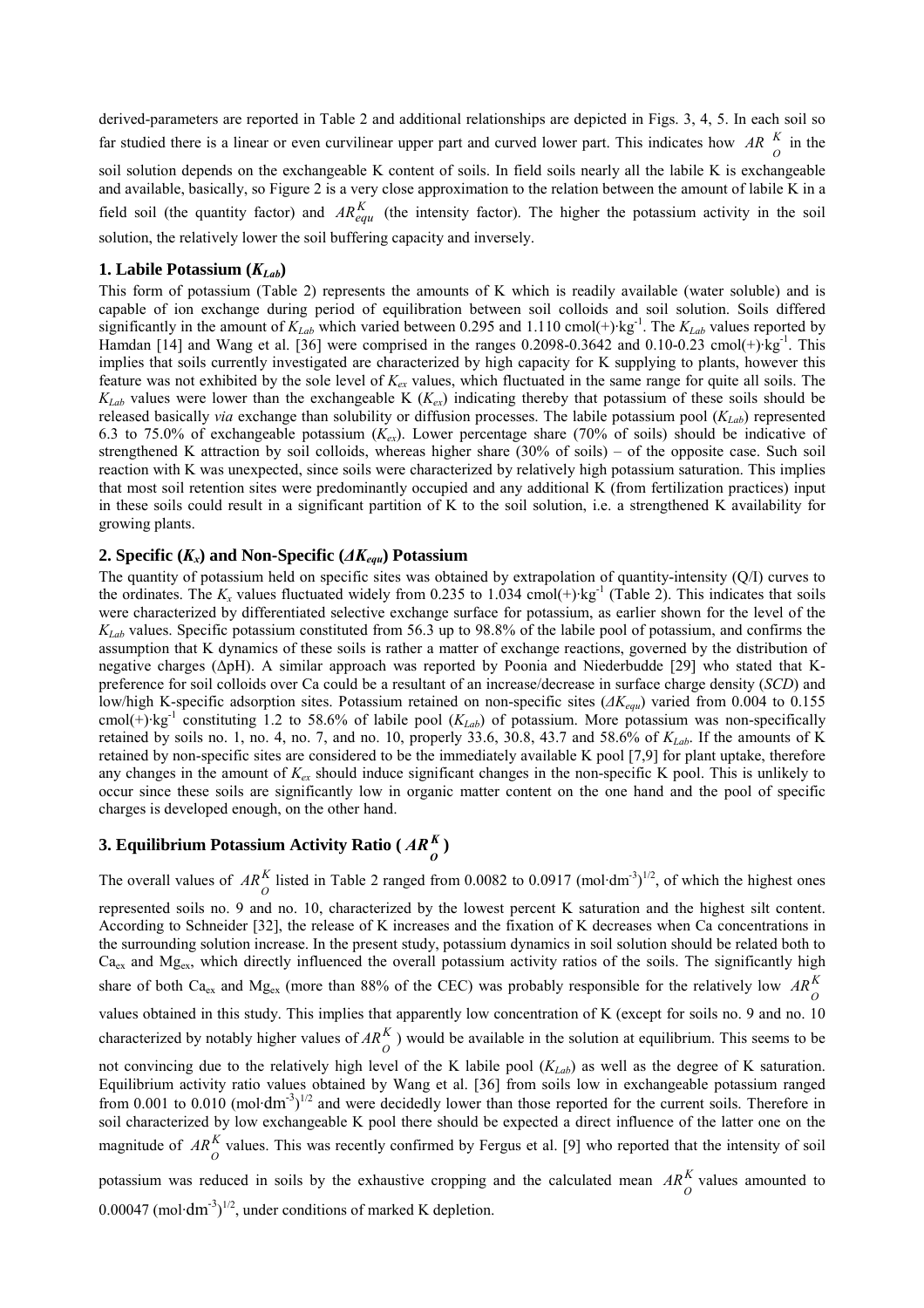## **4. Equilibrium Potential Buffering Capacity (** $PBC_{a}^{K}$ **)**

Potassium dynamics in the soil system may also be controlled by exchange (and diffusion) process, in which the potential buffering capacity at equilibrium ( $PBC_0^K$ ) plays one of the key roles. The  $PBC_0^K$  values are indicative of soil capacity for maintaining a given K activity (concentration) at equilibrium conditions in case of K uptake by plants or leaching [36]. The soils studied were characterized by notably different buffering capacities (Table 2), which varied from 16.15 to 134.62 cmol(+)·kg<sup>-1</sup> (mol·dm<sup>-3</sup>)<sup>-1/2</sup> within the following ranges:

 $\leq$  25 cmol(+)·kg<sup>-1</sup> (mol·dm<sup>-3</sup>)<sup>-1/2</sup>, for soils no. 1, no. 6, and no. 8,  $25 < PBC_0^K < 50$  cmol(+)·kg<sup>-1</sup> (mol·dm<sup>-3</sup>)<sup>-1/2</sup>, for soils no. 4, no. 5, no. 7 and no. 9,  $> 50$  cmol(+)·kg<sup>-1</sup> (mol·dm<sup>-3</sup>)<sup>-1/2</sup> for soils no. 2, no. 3 and no. 10.

Soils with the highest *PBC*<sup>K</sup> values were characterized by the lowest percent K saturation, indicative of higher potential to replenish K concentration in soil solution [1]. According to Le Roux and Summer [18], high  $PBC_0<sup>K</sup>$  values are a measure of constant availability of K in the soil solution over a long period, whereas low *PBC*<sub>o</sub> would suggest the need for frequent K supply throughout fertilization practices. Relationships of exchangeable potassium  $(K_{ex})$  *versus*  $PBC_0^K$  and surface charge density (*SCD*) depicted in Fig. 3 showed that potassium exchangeability of the soils under study could not be predicted by these two parameters. The relationship *SCD versus*  $PBC_0^K$  (Tables 3a and 3b) yielded a negative coefficient of correlation (r = -0.74\*\*\*, P < 0.005), implying that the supplying power of soils is significant contrary to the number of accessible surface charges. This is in close agreement with the high level of K saturation, which limited the amount of net free K retention sites. Most of these charges could originate from Fe and Mn oxides, which under equilibrium state may generate additional low energetic charges responsible for K retention in these soils. In conditions similar to those reported here, the influence of the low organic matter content and its share in the generation of negative charges is practically marginal. Such relationships indicate that K dynamics in soils is basically subjected to interactions of several factors, of which  $PBC_{\alpha}^{K}$  is a resultant.

## **5.** Free Energy of Potassium Replenishment at Equilibrium ( $-\ddot{A}G_{eau}^{K}$ )

Potassium potential of the soils expressed as free energy of K replenishment ranged from -1.38 to -2.80 kcal·mol<sup>-1</sup> (Table 2). According to the standard for  $-\Delta G_{equ}^{K}$  reported by Woodruff [37], the K supply for all soils is relatively high (i.e.  $-\Delta G_{equ}^{K}$  less than -3.0 kcal·mol<sup>-1</sup>, basically). As stated by Roy et al., [31], soils with higher exchangeable K (%K saturation) were generally characterized by low  $-\Delta G_{equ}^{K}$  values. As shown in Fig. 4 (imbedded illustration where soil no. 9 was rejected), the correlation between exchangeable potassium  $(K_{ex})$  and  $-\Delta G_{equ}^{K}$  for most soils was negative and significant (r = -0.45<sup>\*</sup>, P < 0.05), indicative that soils richer in exchangeable potassium may need less energy for K replenishment, as detailed by Evangelou et al. [7]. This was somewhat confirmed by data of the current study, where 70% of all the soils exhibited  $-\Delta G_{e\alpha\mu}^{K}$  below  $-2.5$  kcal·mol<sup>-1</sup>.

# **6.** Gapon Selectivity Coefficient ( $k_G$ ) and Equilibrium Potassium Activity Ratio ( $AR_{\theta}^{K}$ )

The Gapon selectivity coefficient for potassium expresses the relative affinity soils may develop towards K in the presence of Ca and Mg both in the soil solid phase and soil solution under equilibrium conditions. Most of the  $k_G$ values (i.e. 80%) fluctuated within the range  $3.87-4.96$  (dm<sup>3</sup>·mol<sup>-1</sup>)<sup>1/2</sup>, suggesting that the relative affinity for K was quite similar (Table 2). Of all the soils studied, no. 3 and no. 9 deserve more attention since their  $k_G$  were higher, and amounted to 6.51 and 11.57  $(dm^3 \cdot mol^{-1})^{1/2}$ , respectively. These two soils contain carbonates (Table 1b) and were characterized by the highest CEC (i.e. highest  $Ca_{ex} + Mg_{ex}$ ) (Table 1a), highest SSA, factors which could account for the magnitude of  $k_G$  values observed for soils no 3 and no 9, decidedly. Gapon selectivity coefficients, reported by Feigenbaum et al. [8] varied between 2.3 and 5.3  $(dm^3 \cdot mol^{-1})^{1/2}$  for a ClO<sub>4</sub> background and between 2.3 and 6.3  $(dm<sup>3</sup>·mol<sup>-1</sup>)<sup>1/2</sup>$  for the Cl background used. Their data fluctuated within the range obtained in the current study, which implies that changes of  $k_G$  values are basically attributable to the levels of exchangeable Ca and Mg. The relationship of pairs  $k_G$  versus  $AR_A^K$  $AR_{O}^{R}$ , as depicted in Fig. 5, shows an upward linear trend (exception for the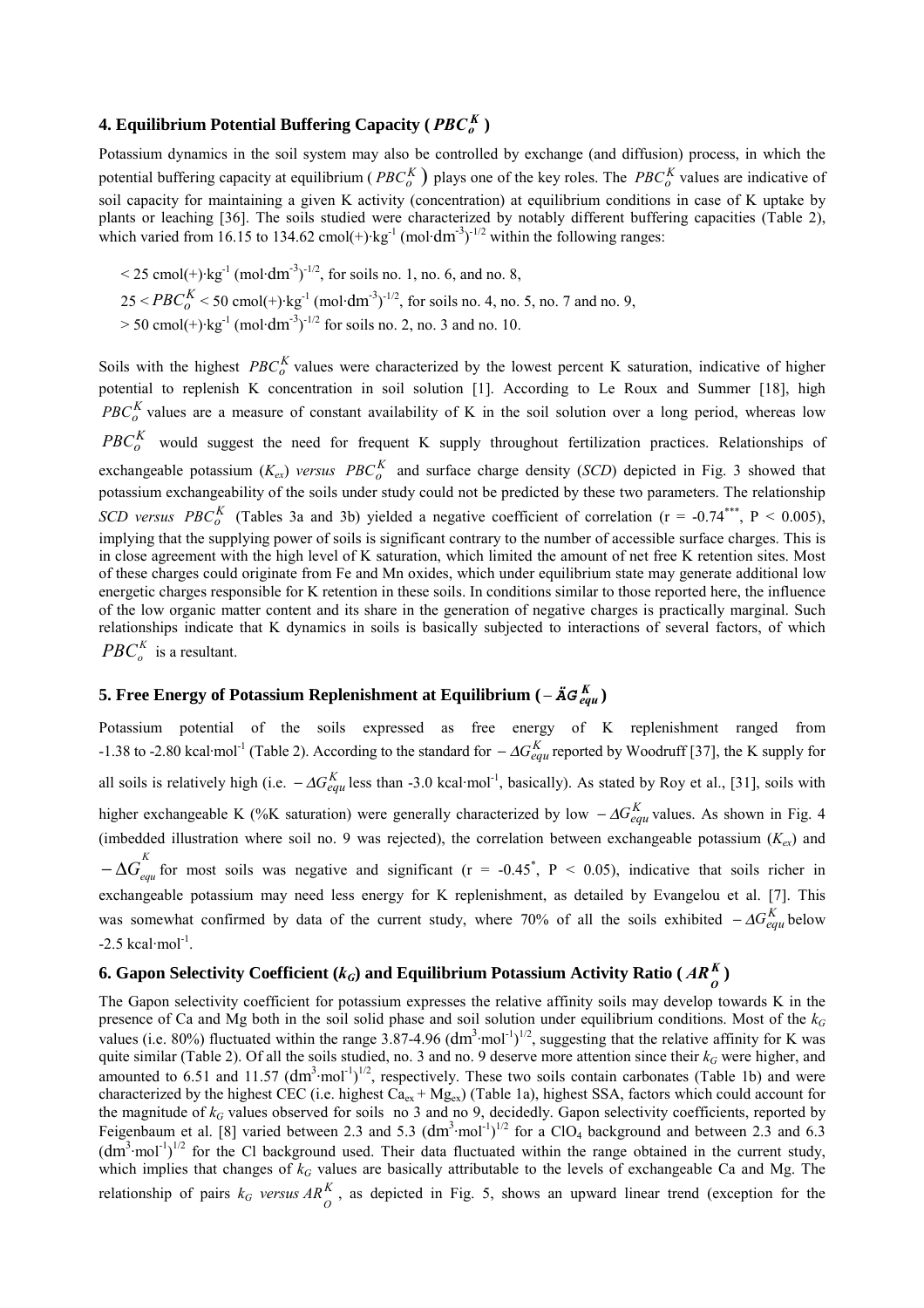imbedded illustration where soils no. 9, and no. 10 were rejected) with higher  $AR^K_O$  values. Best prediction of  $k_G$ changes can be made from the pairs  $AR_0^K$  versus  $k_G$  (imbedded illustration) since the coefficient of correlation is high, negative and significant ( $r = -0.70^{***}$ ,  $P < 0.005$ ). The inclusion of soils no. 9 and no. 10 gave weaker, positive and significant relationship, with  $r = 0.47^*$ ,  $P < 0.05$ . It is noteworthy from equation 3 that any notable increase of exchangeable K ( $K_{ex}$ ) will result in a narrowing of the ratio  $K_{ex}$  /( $Ca + Mg$ )<sub>ex</sub> and simultaneously may lead to an increase in K concentration (activity) in the soil solution, as generally it takes place after K fertilizers application. There should be expected a lower affinity of soils for K as shown by the negative correlation coefficient,  $r = 0.70^{***}, P \le 0.005.$ 

Such soils selective behaviour for K in comparison with dominant Ca and Mg may also be attributed to preferential attraction of K ions over Ca and Mg [29] at some planar sites of soil colloids, if  $Ca_{ex} + Mg_{ex} \approx CEC$  is assumed [5]. The preferential factor  $PF \frac{K_{ex}}{(Ca+Mg)_{ex}}$  $PF$ <sup> $K_{ex}$ </sup> $(Ca+Mg)_{ex}$  values (Table 2) varied between 0.065 and 126, indicating that soils have generally exhibited quite similar preference for potassium. On the basis of these data soils may be divided into two groups of which the first one is expressed by  $PF \frac{\kappa_{ex}}{(Ca+Mg)_{ex}}$  $PF \frac{K_{ex}}{(Ca+Mg)_{ex}}$  < 0.100 (soils no. 2, no. 3, no. 5, no. 9, and no. 10) characterized by higher soils preference for Ca and Mg over K in contrast to soils of the second group (no. 1, no. 4, no. 6, no. 7, and no. 8) with  $PF \frac{K_{ex}}{(Ca+Mg)_{ex}}$  $PF \frac{K_{ex}}{(Ca+Mg)_{ex}} > 0.100$ , where K seems to be more preferentially attracted.

## **Relationships of Quantity-Intensity parameters and Soil Properties**

The coefficients of correlation for pairs Q/I parameters *versus* selected soil physical and chemical properties are detailed in Tables 3a and 3b. Potassium was differently controlled by soil properties of which organic carbon ( $C_{\text{org}}$ ) was significantly and positively correlated with  $K_{lab}$  (r = 0.62<sup>\*\*</sup>),  $K_x$  (r = 0.45<sup>\*</sup>) and  $PBC_0^K$  (r = 0.58<sup>\*\*</sup>) only. This could be expected since the  $C_{org}$  level of soils was overall notably low. In such cases potassium dynamics of soils should be basically controlled by mineral soil constituents. Potassium equilibrium parameters i.e.  $AR_0^K$ , and  $-\Delta G_{equ}^{K}$  were both significantly and positively (r  $\geq 0.93^{***}$ , P < 0.001) correlated with the silt content. Unexpectedly it was found that  $AR_{O}^{K}$  was significantly controlled more by oxide forms of Fe and Mn ( $r = 0.72***$ , P < 0.005, on average) than by the cation exchange capacity (CEC) and exchangeable cations, but Fe and Mn oxides did not affect the level of labile potassium (*KLab*). These data point out at the specific role of Fe and Mn oxides jointly with CEC on K activities in soils, as supported evidently by  $-\Delta G_{equ}^{K}$  values. The positive and significant correlations obtained for the pairs  $k_G$  *versus* soil properties may be attributed to the fact that this parameter links both the solid and solution soil phases and potassium changes depend fundamentally on Ca and Mg which predominate more in the solid than solution soil phases.

 **Table 3a. Linear coefficients of correlation between selected physical and chemical properties of soil and potassium quantity-intensity parameters (n = 10)**

|                       | Silt          | Clay                      | pH <sub>H2O</sub> | <b>CEC</b>    | Ca <sub>ex</sub>    | $Mg_{ex}$      | $K_{ex}$            |
|-----------------------|---------------|---------------------------|-------------------|---------------|---------------------|----------------|---------------------|
| $AR_O^K$              | $***$<br>0.97 | 0.40                      | $-0.35$           | $0.48^{*}$    | $0.47$ <sup>*</sup> | 0.51           | 0.51                |
| $K_{lab}$             | $-0.27$       | 0.20                      | 0.08              | $-0.11$       | $-0.08$             | $-0.20$        | $-0.06$             |
| $-\Delta K_{equ}$     | 0.23          | $-0.20$                   | $***$<br>$-0.70$  | $-0.39$       | $-0.38$             | $-0.40$        | $-0.38$             |
| $K_{x}$               | $-0.36$       | 0.27                      | 0.34              | 0.04          | 0.07                | $-0.04$        | 0.08                |
| $PBC_{o}^{K}$         | 0.02          | 0.03                      | 0.21              | 0.20          | 0.23                | 0.11           | 0.25                |
| $-\Delta G_{equ}^{K}$ | $***$<br>0.93 | 0.37                      | $-0.34$           | 0.46          | 0.44                | 0.51           | $0.47$ <sup>*</sup> |
| $k_{\rm G}$           | $0.63$ **     | $***$<br>$0.75^{\degree}$ | $***$<br>0.60     | $***$<br>0.99 | ****<br>0.99        | $****$<br>0.97 | $***$<br>0.98       |

\* significant at P < 0.05; \*\* at P < 0.01; \*\*\* at P < 0.005; \*\*\*\* at P < 0.001, at least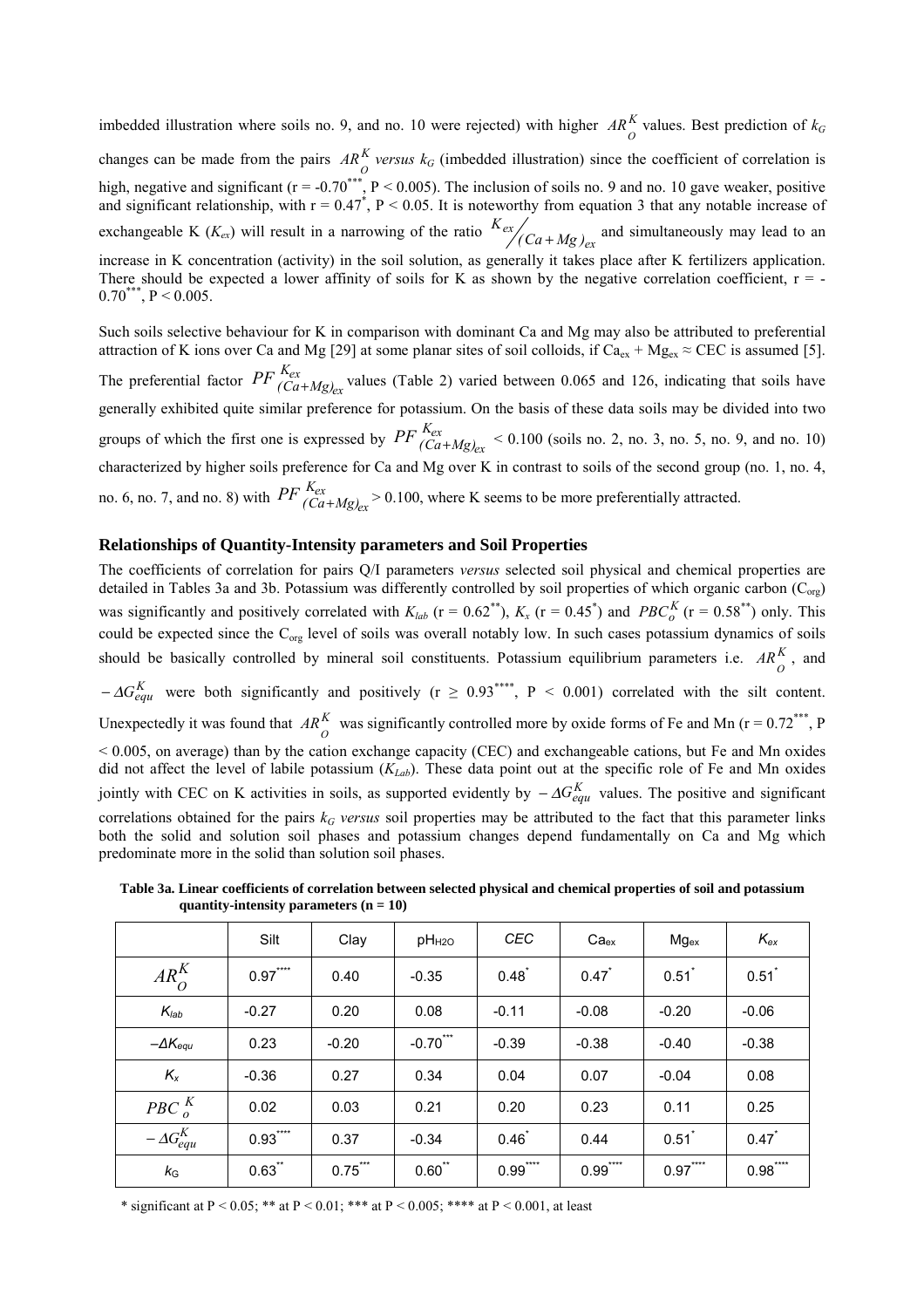|                          | $C_{org.}$       | <b>SSA</b>          | <b>SCD</b>           | Fe<br>(DCB)               | <b>Fe</b><br>(Ox) | Mn<br>(DCB)   | Mn<br>(Ox) |
|--------------------------|------------------|---------------------|----------------------|---------------------------|-------------------|---------------|------------|
| $AR^K$<br>$\overline{O}$ | $-0.15$          | 0.29                | $-0.20$              | $0.81***$                 | $0.71***$         | $0.70***$     | $0.71***$  |
| $K_{lab}$                | $0.62$ **        | 0.32                | $-0.60$              | $-0.003$                  | 0.08              | $-0.07$       | $-0.11$    |
| $-\Delta K_{equ}$        | 0.42             | $-0.39$             | $-0.11$              | 0.32                      | $-0.11$           | $-0.16$       | $-0.19$    |
| $K_{x}$                  | $0.45^{\degree}$ | $0.47$ <sup>*</sup> | $-0.55$ <sup>*</sup> | $-0.12$                   | 0.12              | $-0.01$       | $-0.03$    |
| PBC $_0^K$               | $0.58$ **        | .**<br>0.63         | $***$<br>$-0.74$     | 0.16                      | 0.38              | 0.20          | 0.24       |
| $-\Delta G_{equ}^{K}$    | $-0.31$          | 0.16                | 0.01                 | $***$<br>$0.75^{\degree}$ | $0.62$ **         | $0.65$ **     | $0.63$ **  |
| $k_{\rm G}$              | $-0.07$          | $***$<br>0.91       | $-0.42$              | 0.41                      | ****<br>0.90      | $***$<br>0.68 | $0.79$ *** |

**Table 3b. Linear coefficients of correlation between selected physical and chemical properties of soil and potassium quantity-intensity parameters (n = 10)**

\* significant at P < 0.05; \*\* at P < 0.01; \*\*\* at P < 0.005; \*\*\*\* at P < 0.001, at least

#### **CONCLUSIONS**

- 1. The application of quantity-intensity (Q/I) approach for evaluating potassium dynamics of selected Polish agricultural soils have provided with parameters: labile K ( $K_{Lab}$ ), equilibrium activity ratio for K ( $AR_{\hat{O}}^{K}$ ), equilibrium potential buffering capacity for K ( $PBC_0^K$ ), free energy of the K replenishment ( $-\Delta G_{equ}^K$ ), Gapon selectivity coefficient  $(k_G)$ , which helped assessing the degree of potassium lability.
- 2. The soils did not generally differ in their exchangeable potassium  $(K_{ex})$  but did for the %K saturation as an estimate of potential K lability. Potassium was differently controlled by soil properties of which organic carbon ( $C_{org}$ ) exhibited weak relationships with most of Q/I parameters.
- 3. Potassium activity ratio ( $AR_{O}^{K}$ ) was controlled more by silt (r = 0.97<sup>\*\*\*\*</sup>, P < 0.001) and Fe and Mn (r =  $0.72***$ , P < 0.005, on average) than by the cation exchange capacity (CEC) and exchangeable cations (r = 0.50<sup>\*</sup>, P < 0.05, on average). Interestingly, of mineral soil constituents, it was found that Fe and Mn oxides also significantly affected the free energy of changes ( $-\Delta G_{e\alpha\mu}^{K}$ ). This implies that studies on potassium dynamics in soils should additionally consider these two elements.
- 4. Most of the Gapon selectivity coefficients  $(k_G)$  (i.e. 80%) fluctuated within the range 3.87-4.96 (dm<sup>3</sup>·mol<sup>-</sup>  $1)^{1/2}$ , suggesting that the relative affinity for K was quite similar, irrespective of the degree of K saturation. The latter one along with the pool of labile K (*K<sub>Lab</sub>*) indicate that soils will sufficiently support plant cropping without any threat of K shortage, as stated by the  $-\Delta G_{equ}^{K}$  values.

## **ACKNOWLEDGMENTS**

Authors are thankful to Dr. Przemysław Barłóg who made the soil samples used in the present study available.

#### **REFERENCES**

- 1 Arnold P.W., 1978. Surface-electrolyte interactions. In: The chemistry of soil constituents. Eds. Greenland and Haynes, John Wiley  $&$  Sons, Ltd. Chap. 5.
- 2. Beckett P.H.T., 1964. Studies of soil potassium. I. Confirmation of the ratio law: Measurement of potassium potential. J. Soils Sci. 15, 1-8.
- 3. Beckett P.H.T., 1972. Critical activity ratios. Adv. Agron. 24, 376-412.
- 4. Beckett P.H.T., Craig J.B., Nafady M.H.M., Watson J.P., 1966. Studies of soil potassium. V. The stability of Q/I relations. Plant and Soil 25, 435-455l.
- 5. Bolt G.H., Summer M.E., Kamphorst A., 1963. A study of the equilibria between three categories of potassium in an illitic soil. Soil Sci. Soc. Am. Proc. 27, 294-299.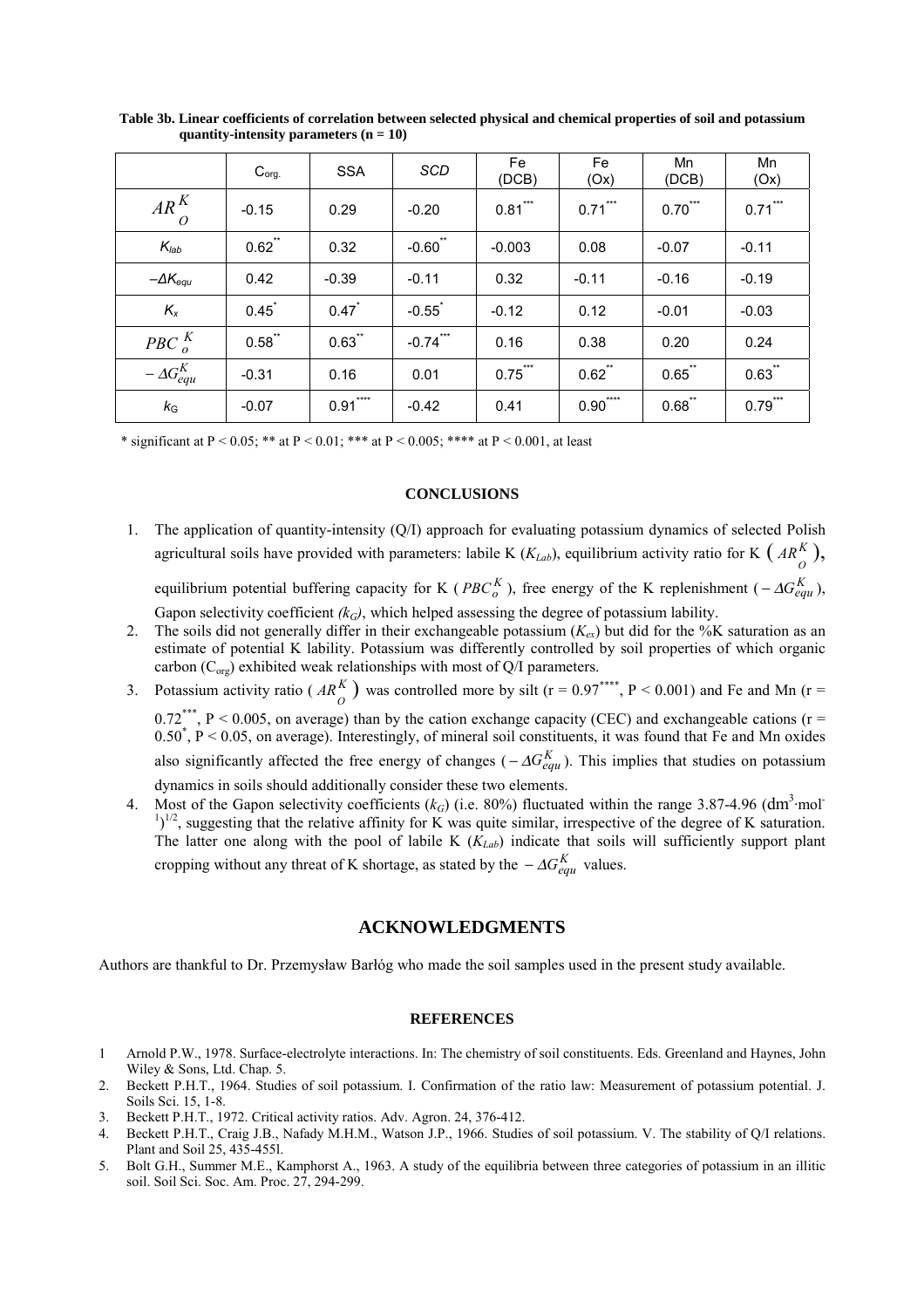- 6. Carter D.L., Mortland M.M., Kemper W.D., 1986. Specific surface [In:] Methods of soils analysis. Part I. Physical and mineralogical methods. Ed. A. Klute, 2<sup>nd</sup> ed., Monogr. 9 ASA and SSSA, Madison, WI, 413-423.
- 7. Evangelou V.P., Wang J., Phillips R.E., 1994. New developments and perspectives on soil potassium quantity/intensity relationships. Adv. Agron. 52, 173-227.
- 8. Feigenbaum S., Bar-tal A., Portnoy R., Sparks D.L., 1991. Binary and ternary exchange of potassium on calcareous montmorillonitic soils. Soil Sci. Soc. Am. J. 55, 49-56.
- 9. Fergus I.F., Martin E.A., Little I.P., Haydock K.P., 2005. Studies on soil potassium: II. The Q/I relation and other parameters compared with plant uptake of potassium. Austral. J. Soil Res. 10(1), 95-111.
- 10. Fotyma M., Gosek S., 2000. Zmiany w zużyciu nawozów potasowych oraz ich wpływ na żyzność gleb i poziom produkcji roślinnej w Polsce [Changes in potassium fertilizer consumption and consequences for soil fertility and level for plant production in Poland]. Nawozy i Nawożenie 1, 9-52 [in Polish].
- 11. Gapon E.N., 1933. On the theory of exchange adsorption in soils. Zh. Obschei. Khim. 3, 144-152.
- 12. Grzebisz W., Barłóg P., Szczepaniak W., 2005. The efficient strategy of sugar beets fertilization with potassium. Part I. Scientific background. Listy cukrov., a řep. 121(4), 126-129 [in Czech].
- 13. Grzebisz W., Musolf R., Barłóg P., Potarzycki J., 2002. Nawożenie potasem, niedobory wody podczas wegetacji oraz zmienność plonowania – na przykładzie buraków cukrowych [Potassium fertilization, water shortages during vegetation and crop yielding variability, the case of sugar beets]. Biul. IHAR 222, 19-30 [in Polish].
- 14 Hamdan J., Burnham C.P., Ruhana B., 1999. Evaluation of quantity-intensity of potassium in deeply weathered soil profile develop over granite from relationships Peninsular Malaysia. Commun. Soil Sci. Plant Anal. 30(17-18), 2311-2321.
- 15. Hendershot W.H., Duquette M., 1986. A simple barium chloride method for determining cation exchange capacity and exchangeable cations. Soil Sci. Soc. Am. J. 50, 605-608.
- 16 IZOTERMY©, 1993. Wersje 1.0; 1.1; 1.2. Biuro Projektów Informatyki [Version 1.0; 1.1; 1.2. Office for Informatic Projects]. A. Ratajczak, Poznań [in Polish].
- 17. Konys L., Wisniewski P., 1984. Analiza ścieżkowa [Path analysis]. Rocz. AR w Poznaniu CLIII(37), ABS 102 [in Polish].
- 18. Le Roux J., Summer M.E., 1968. Labile potassium in soils. I. Factors affecting the quantity-intensity (Q/I) parameters. Soil Sci. 106, 35-41.
- 19. Litynski T., Jurkowska H., Gorlach E., 1976. Analiza chemiczno-rolnicza. Przewodnik metodyczny do analizy gleb i nawozów [Agrochemical analysis. Methodological guide for soils and fertilizers analysis]. PWN Warszawa [in Polish].
- 20. McKeague J.A., Day J.H., 1966. Dithionite and oxalate extractable iron and aluminium as aids in differentiating various classes of soils. Can. J. Soil Sci. 46, 13-22.
- 21. Mehra O.P., Jackson M.L., 1960. Iron oxide removal from soils and clays by a dithionite-citrate system buffered with sodium bicarbonate. Clays and Clay Min. 5, 317-327.
- 22. Mocek A., Drzymała S., Maszner P., 2000. Geneza, analiza i klasyfikacja gleb [Origin, analysis and soils classification]. Wyd. AR Poznań [in Polish].
- 23. Moss P. (The late), Beckett P.H.T., 1971. Sources of error in the determination of soil. Potassium activity ratios by the Q/I procedure. J. Soil Sci. 22(4), 514-536.
- 24. Murthy A.S.P., Dixon J.B., Kunze G.W., 1975. Soil Science. Soil Sci. Soc. Am. Proc. 39, 551-561.
- 25. Mutscher H., 1995. Measurement and Assessment of Soil Potassium. IPI Research Topics, No. 4. Inter. Potash Inst., Basel/Switzerland.
- 26. Nair K.P.P., 1996. The buffering power of plant nutrients and effects on availability. Adv. Agron. 57, 237-287.
- 28. Polish Standard, 1994. Polish Standardisation Committee, ref. PrPN-ISO 10390 (E). Soil quality and pH determination. 1<sup>th</sup> edition.
- 29. Poonia S.R., Niederbudde E.A., 1990. Exchange equilibria of potassium in soils. V. Effect of natural organic matter on K-Ca exchange. Geoderma 47(3-4), 233-242.
- 30. Poonia S.R., Talibudeen O., 1977. Sodium-calcium exchange equilibria in salt-affected and normal soils. J. Soil Sci. 28, 276-288.
- 31. Roy H.K., Kumar A., Sarkar A.K., 1991. Quantity/intensity relations of potassium in a representative acid sedentary. J. Indian Soc. Soil Sci. 39, 175-177.
- 32. Schneider A., 1997. Influence of soil solution Ca concentration on short-term K release and fixation of a loamy soil. European J. Soil Sci. 48, 513-522.
- 33. Shengxian Z., 1998. Potassium supplying capacity and high efficiency use of potassium fertilizer in upland soils of Hunan Province. Better Crops International 12(1), 16-19.
- 34. Sparks D.L., Liebhardt C., 1981. Effect of long-term lime and potassium application on quantity-intensity (Q/I) relationship in sandy soils. Soil Sci. Soc. Am. J. 45, 786-790.
- 35. Wang F.L., Alva A.K., 2000. Ammonium adsorption and desorption in sandy soils. Soil Sci. Soc. Am. J. 64, 1669-1674.
- 36. Wang J.J., Dustin L.H., Paul F.B., 2004. Potassium buffering characteristics of three soils low in exchangeable potassium. Soil Sci. Soc. Am. J. 68, 654-661.
- 37. Woodruff C.M., 1955. Energies of replacement of Ca and K in soil. Soil Sci. Soc. Am. Proc. 19, 167-171.

Accepted for print: 16.11.2006

Jean Bernard Diatta, Zdzisław Wacław Kociałkowski Poznań Agricultural University, Department of Agricultural Chemistry Wojska Polskiego 71F, 60-625 Poznań, Poland e-mail: Jeandiatta@yahoo.com